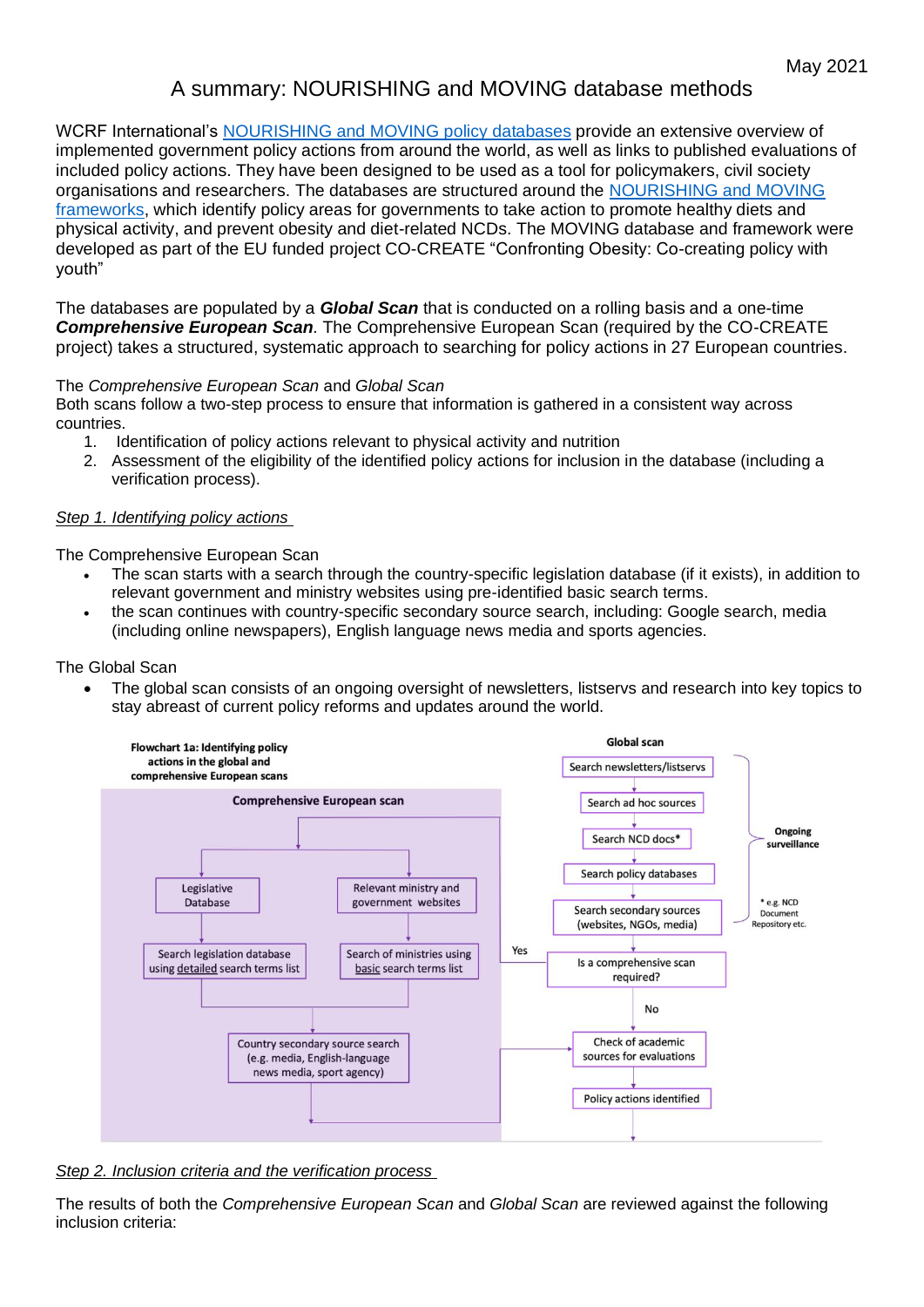- **National level policies**: Only national-level policies are collected and included in the database. Regional, provincial/ territorial, municipal or local level policies are only included for the purpose of the *Global Scan*
- **Government action:** A policy action must be a government action, an action implemented in partnership with the government, supported, sponsored, or endorsed by the government. Programmes or interventions run by non-governmental actors are included only if they meet at least one of the above-mentioned criteria.
- **Implemented policy actions (in effect or in force):** Only policy actions which are fully or partially implemented can be included in the database. Regulations which have been adopted but have not come into effect are not included. When a policy is no longer in force, it only remains in the database if it has been evaluated. Public awareness campaigns which are no longer running are included in the database only if they are national and have taken place in the past five years.
- **Related to promotion of physical activity/reduction of obesity and/or diet-related NCDs:** For a policy action to be included in the database, it must have a clear public health scope or co-benefit, although it may have many objectives (e.g., environmental sustainability, health).
- **Sufficient information available:** The policy actions need to have sufficient information available such as the name of the policy action, implementation and/or publication date, and enough information to draft a description for the policy action.
- **Related to one of the policy areas in the NOURISHING/MOVING framework:** For a policy action to be included in the database it must fit within the scope of one of the policy areas and corresponding sub-policy area of the two frameworks.



### *Verification process*

• If the policy action meets the inclusion criteria, a policy description is prepared into a pre-defined format (including the name, the date when it came into effect and a short summary) and then sent to an incountry government expert, usually someone who works in the policy area, for verification, through a facilitated introduction by the WHO Regional Office for Europe (WHO EURO) or other global contacts.

### *Uploading to the databases*

- Once verified, the policy action is added to the database.
- A targeted search is also conducted using academic electronic databases to check for any peerreviewed evaluations of policy actions featured in the database. The evaluations are added if they meet a criteria. Only two evaluations are added per policy action.

The full Methods Document and Technical Annex are on the [WCRF International website.](https://www.wcrf.org/policy/policy-databases/methodology/)

Contact [policy@wcrf.org](mailto:policy@wcrf.org) with further examples of implemented policies, evaluations of implemented policies or with any other questions or comments.